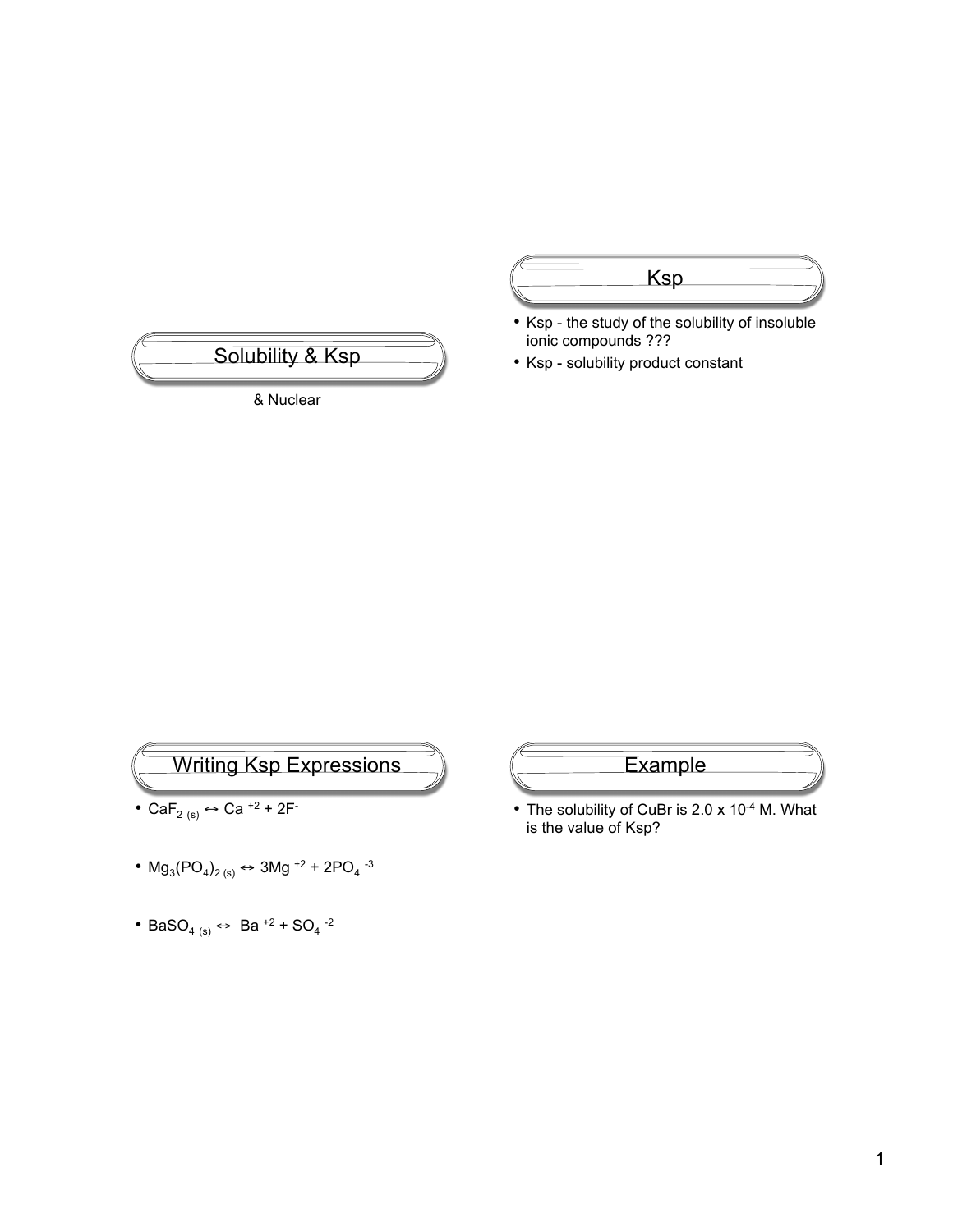

• What is the molar solubility of  $Ag_2S$  if the Ksp is 1.6 x 10-49?

## Example 3

• What is the molar solubility of bismuth (III) sulfide if the Ksp is  $1.1 \times 10^{-73}$ ?

### Example 4

• The pH of a solution of  $Fe(OH)_3$  is 2. What is the molar solubility? Ksp = 4 x 10  $-38$ .

### Will a solid form???

- Compare Ksp to Qsp
- $Q > K =$  yes ppt will form
- $Q < K =$  no ppt
- Q is reaction quotient…just like K but not at equilibrium